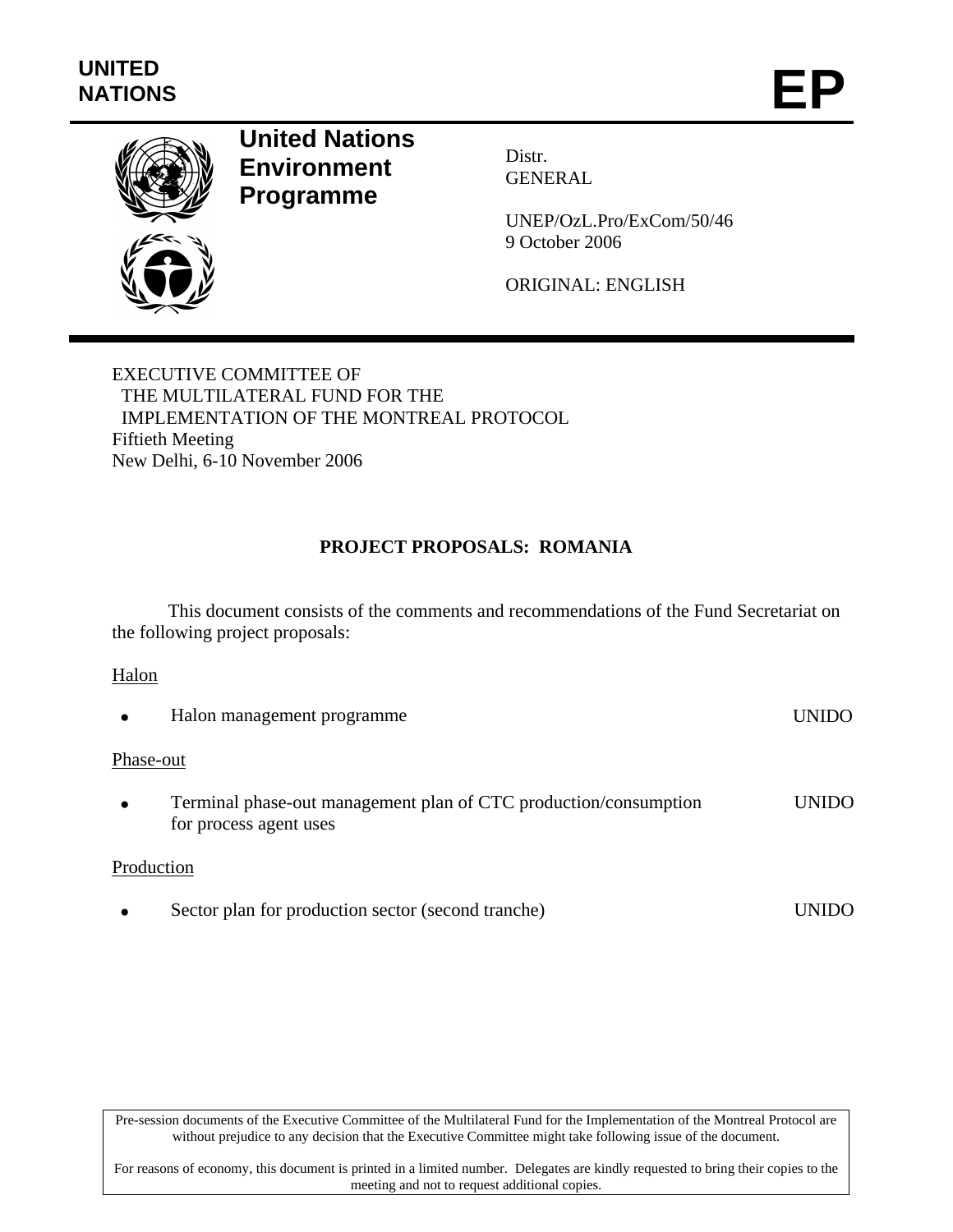#### **PROJECT EVALUATION SHEET – NON MULTI-YEAR PROJECTS ROMANIA**

#### **PROJECT TITLES BILATERAL/IMPLEMENTING AGENCY**

(a) Halon management programme UNIDO

**NATIONAL CO-ORDINATING AGENCY:** National Ozone Unit of Romania

#### **LATEST REPORTED CONSUMPTION DATA FOR ODS ADDRESSED IN PROJECT A: ARTICLE-7 DATA (ODP TONNES, 2004**, **AS OF SEPTEMBER 2006)**

Annex A, Group, CFCs 116.748

| $\bf{B}$ : |     | <b>COUNTRY PROGRAMME SECTORAL DATA (ODP TONNES, 2004, AS OF SEPTEMBER 2006)</b> |
|------------|-----|---------------------------------------------------------------------------------|
| <b>ODS</b> |     |                                                                                 |
| Halon      | 764 |                                                                                 |
|            |     |                                                                                 |

**Halon consumption remaining eligible for funding (ODP tonnes)** 1.764

**CURRENT YEAR BUSINESS** Funding US \$ million Phase-out ODP tonnes **PLAN ALLOCATIONS** (a) 0.0697 1.764

| PROJECT TITLE: Halon management programme in Romania | (a)                |
|------------------------------------------------------|--------------------|
| ODS use at enterprise (ODP tonnes):                  | 1.764              |
| ODS to be phased out (ODP tonnes):                   | 1.764              |
| ODS to be phased in (ODP tonnes):                    | N/A                |
| <b>Project duration (months):</b>                    | 24                 |
| Initial amount requested (US \$):                    | <b>US \$47,000</b> |
| Final project cost:                                  |                    |
| Incremental Capital Cost (US \$)                     |                    |
| Contingency (10%) (US \$)                            |                    |
| Incremental Operating Cost (US \$)                   |                    |
| Total Project Cost (US \$)                           | US \$35,000        |
| Local ownership $(\%):$                              | N/A                |
| Export component $(\%):$                             | 0%                 |
| Requested grant (US \$):                             | <b>US \$35,000</b> |
| Cost-effectiveness (US \$/kg):                       | N/A                |
| Implementing agency support cost (US \$):            | US \$3,150         |
| Total cost of project to Multilateral Fund (US \$):  | US \$38,150        |
| Status of counterpart funding (Y/N):                 | N/A                |
| Project monitoring milestones included (Y/N):        | Yes                |

| <b>SECRETARIAT'S RECOMMENDATION</b> | Blanket approval at the costs indicated above on |
|-------------------------------------|--------------------------------------------------|
|                                     | the understanding that no further funding would  |
|                                     | be requested for halon sector after the approval |
|                                     | of this project                                  |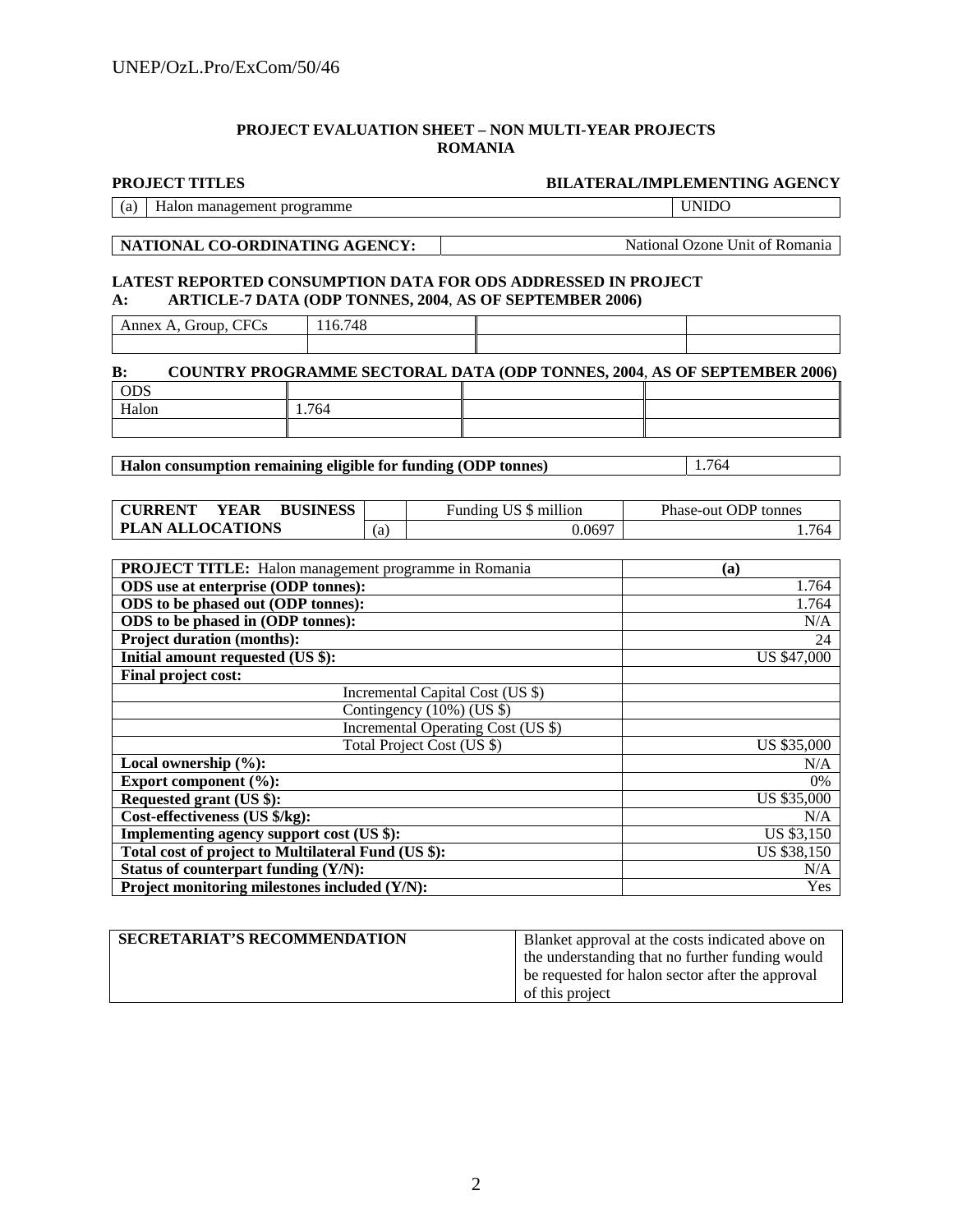## **PROJECT DESCRIPTION**

1. UNIDO has submitted, on behalf of the Government of Romania, a project aiming at establishing and implementing the national halon management programme which will support Romania in meeting its obligations under the Montreal Protocol. The total cost of the project is US \$35,000 plus agency support costs of US \$3,150, and includes:

- International consultant on halon management (1 x 0.5 month x US \$5,000) (US \$2,500);
- International consultant on halon substitutes/alternative fire fighting technologies (1 x 0.4 month x US \$5,000) (US \$2,500);
- National experts  $(3 \times 2 \text{ months} \times \text{US } $1,000)$  (US  $$6,000)$ ;
- Management, coordination and monitoring (through the whole project duration (US \$3,000);
- Information materials elaboration, printing and dissemination (300 copies) (US \$6,000);
- Workshop for awareness raising and information dissemination, training and capacity building for respective authorities, industry and other stakeholders and decision makers (US \$15,000);
- Support costs at 9 per cent (US \$3,150).

2. In Romania, halon 1211 is used in portable fire extinguishers and halon 1301 is used in fixed fire fighting systems protecting installations and valuable property in various sectors of the national economy including the military, state companies producing military equipment, civil aviation, and the Ministry of Economy and Trade.

3. Romania does not produce halons and fully depends upon the imports from other countries. Halon 1211 is imported in bulk quantities, and then used to refill portable fire extinguishers by local fire fighting equipment distributors. Portable halon 1211 extinguishers are also imported. Halon 1301 is imported for the fixed fire fighting systems. Halon 2402 was imported in 1997 (60 kilograms) but is no longer used.

4. In June and July 2006, a comprehensive survey of Romania's fire fighting sector was conducted for the preparation of this request. The installed capacity is estimated at 12.12 ODP tonnes for halon 1211 and 55.21 ODP tonnes for halon 1301. Romania's latest halon consumption as reported pursuant to Article 7 was 1.76 ODP tonnes in 2004 which is more than half of its baseline of 3.49 ODP tonnes.

5. Romania did not import halon except 3 times in the last eight years despite the fact that its baseline is 3.49 ODP tonnes. Its largest level of imports in the last eight years was 1.76 ODP tonnes. No halon 2402 has been imported in the last eight years, and only 0.16 metric tonnes of halon 1301 were imported once over that period (i.e. in 2000). As indicated in the proposal, the use of halon is very limited and mostly within the Ministry of National Defence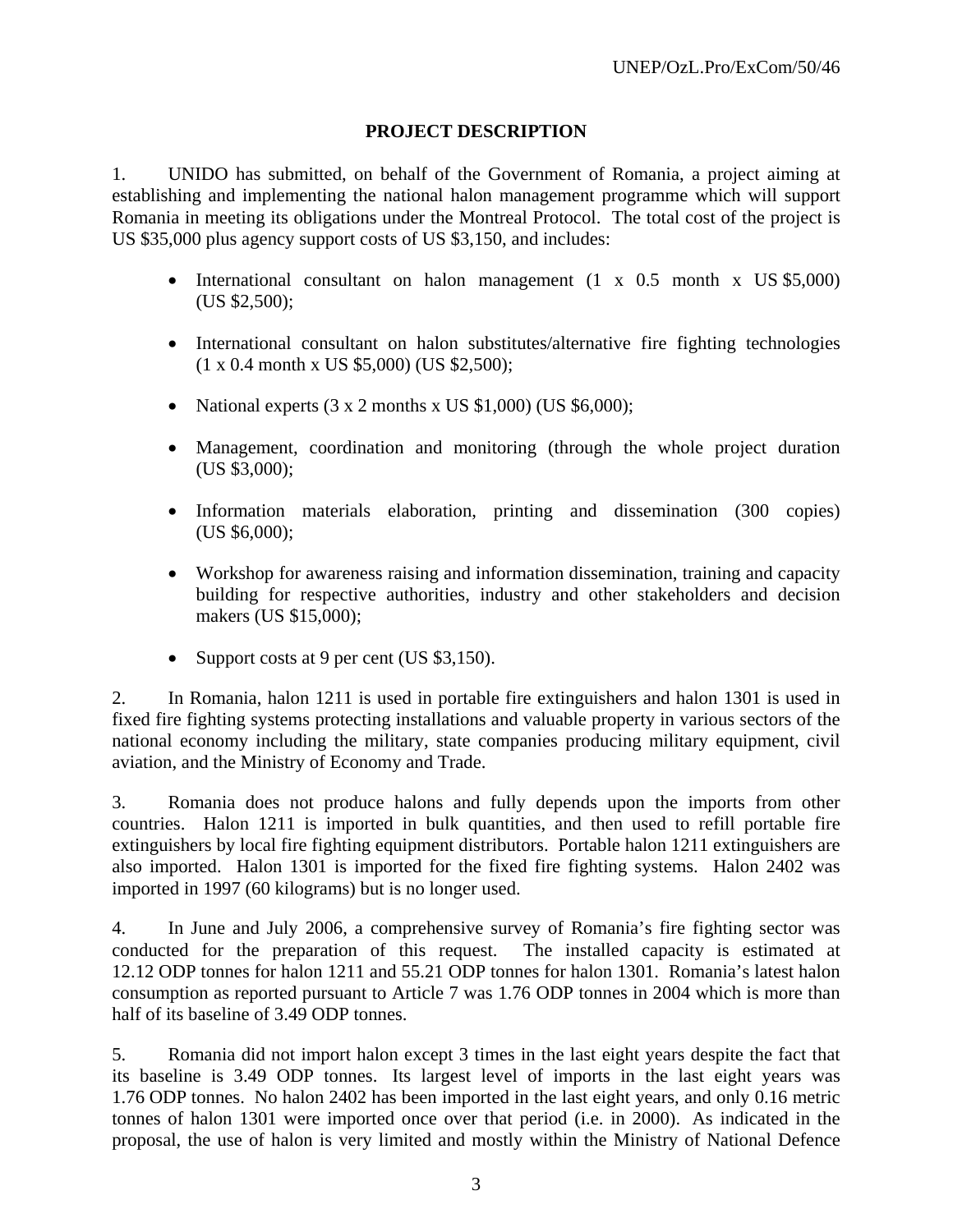and the aviation sectors, although there is some used in companies under the Ministry of Economy and Trade. 80 per cent of the installed capacity is in the Ministry of National Defence and the aviation industries.

6. Four users have already been identified with halon needs for 2006 including: Carpatair (7 kilograms of halon 1211 and 160 kilograms of halon 1301); MFA Mizil—an equipment manufacturing/servicing company (1.10 metric tonnes of halon 1301); Bucharest Mechanical Plant (150 kilograms of halon 1301); and the Ministry of National Defence (150 kilograms of halon 1211 and 2.3 metric tonnes of halon 1301).

7. The licensing systems stipulated in Emergency Ordinance 195, Framework Law No. 137, Governmental Ordinance 89/1999, and Ministerial Order no. 88/2001 address the need for halons, labelling of halon containing equipment, and provisions regarding the use of available halon alternatives. All companies are obliged to report their data.

## **SECRETARIAT'S COMMENTS AND RECOMMENDATIONS**

## **COMMENTS**

8. UNIDO was asked about the need for further halon database updating given the fact that: a comprehensive survey had been conducted; the baseline was 3.49 ODP tonnes; only four users have been identified with ongoing needs; and all halon users are required by the ODS regulation to report their consumption. UNIDO indicated that while the National Ozone Unit (NOU) had an effective instrument to control halon import and consumption through the ODS import quota and licensing systems, a detailed halon inventory had not been established. Moreover, a twomonth survey was insufficient to identify all halon users and regulatory updates were needed according to UNIDO.

9. The Ministry of National Defence has purchased halon recovery and recycling equipment for which installation and training are pending, and which is to be operated by Bucharest Mechanical Plant. Although no equipment is being requested in the proposal, the proposal indicated that the project would include technical assistance on sustaining the operation of the halon recovery and recycling equipment that is not purchased through the project. Decision 44/8 requires the development during project preparation of a clear understanding and agreement about the use of the recovery and recycling equipment, including processing fees and transport and storage costs, the coverage of deficits, if any, as well as the lifting of any impediments to trade in recovered and recycled halons from the region if such restrictions existed.

10. The halon management plan does not address the sustainability of the halon recovery and recycling (R&R) equipment that is related to the project but not funded by it. Therefore UNIDO was asked to provide a business plan for the sustainability of the halon management plan, or to inform the Secretariat if such a business plan had been considered for the external R&R component and whether the equipment was sustainable. The Secretariat also requested information about any income, co-financing and sustainability after the 2010 phase-out.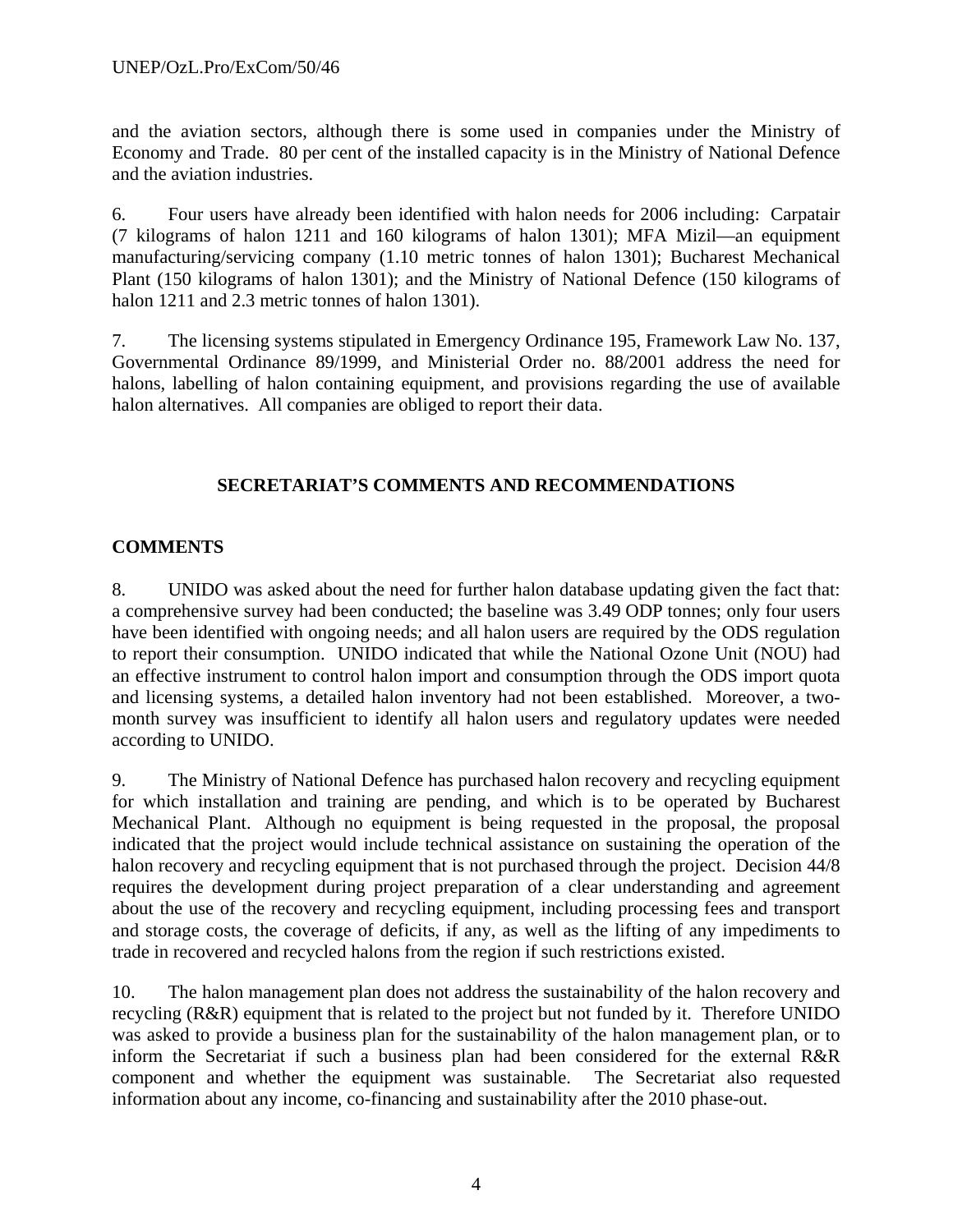11. UNIDO indicated that decision 44/8 (f) was not relevant as the proposal does not envisage Romania's participation in the halon regional projects. UNIDO indicated that the Ministry of National Defence procured the equipment and therefore would be responsible for it. UNIDO was unaware of any estimates of facility's operating, halon transportation costs or other expenses related to sustainable implementation of halon banking operation. UNIDO believed that the location of the equipment within a public entity would create a good opportunity to utilize the commercial aspects of the halon banking operation.

12. The existing legislation/regulations requiring import controls/bans does not include provisions for the allowance of recycled and/or reclaimed halons as required by decision 44/8(b). UNIDO indicated that the upgrading of the regulations envisaged in the project would address this matter. It also confirmed that the proposal was prepared on the mutual UNIDO/NOU understanding that no further funding would be requested for the halon sector after the approval of this project.

#### **RECOMMENDATIONS**

13. The project is recommended for blanket approval at the level of funding, including agency support costs of 9 per cent, indicated in the table below with the understanding that no further funding would be requested for the halon sector after the approval of this project:

|     | <b>Project Title</b>       | <b>Project</b>        | <b>Support Cost</b> | Implementing |
|-----|----------------------------|-----------------------|---------------------|--------------|
|     |                            | <b>Funding (US\$)</b> | <b>US\$)</b>        | Agency       |
| (a) | Halon management programme | 35,000                | 3.150               | 'JNIDC       |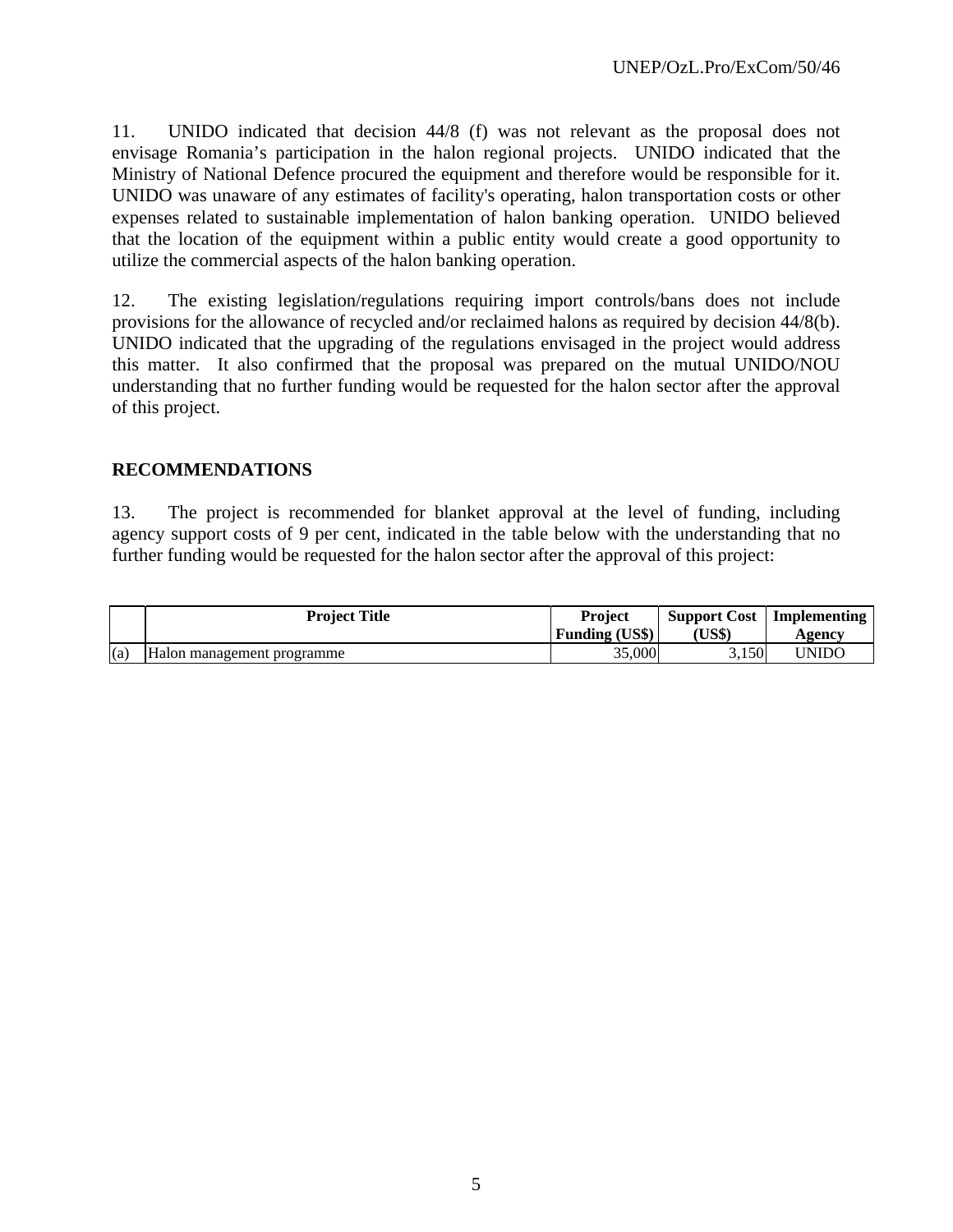#### **PROJECT EVALUATION SHEET – NON-MULTI-YEAR PROJECTS ROMANIA**

#### **PROJECT TITLES BILATERAL/IMPLEMENTING AGENCY**

(a) Terminal phase-out management plan of CTC production/consumption for process agent uses UNIDO

#### **NATIONAL CO-ORDINATING AGENCY** Ministry of Agriculture, Forestry,

Waters and Environment

#### **LATEST REPORTED CONSUMPTION DATA FOR ODS ADDRESSED IN PROJECT A: ARTICLE-7 DATA (ODP TONNES, 2004, AS OF SEPTEMBER 2006)**

| $\sim$<br>$\sim$<br>___<br>__ | $\sim$ $\sim$<br>$-$<br>$\overline{\phantom{a}}$<br>הכ.סי |  |
|-------------------------------|-----------------------------------------------------------|--|
|                               |                                                           |  |

#### **B: COUNTRY PROGRAMME SECTORAL DATA (ODP TONNES, 2004, AS OF SEPTEMBER 2006)**

| <b>ODS</b> Name | Sub-sector/quantity  | Sub-sector/quantity | Sub-sector/quantity | Sub-sector/quantity. |
|-----------------|----------------------|---------------------|---------------------|----------------------|
|                 | Process agent: 157.3 |                     |                     |                      |
|                 |                      |                     |                     |                      |
|                 |                      |                     |                     |                      |

#### **CFC consumption remaining eligible for funding (ODP tonnes)**

| <b>CURRENT YEAR BUSINESS</b> |    | Funding US \$ million | Phase-out ODP tonnes |
|------------------------------|----|-----------------------|----------------------|
| <b>PLAN ALLOCATIONS</b>      | a. | ,613,000              | 200.0                |

| <b>PROJECT TITLE:</b>                               | (a)         |
|-----------------------------------------------------|-------------|
| ODS use at enterprise (ODP tonnes):                 | 120.45      |
| ODS to be phased out (ODP tonnes):                  | 120.45      |
| ODS to be phased in (ODP tonnes):                   | 0           |
| <b>Project duration (months):</b>                   | 12          |
| Initial amount requested (US \$):                   |             |
| Final project cost:                                 |             |
| Incremental Capital Cost (US \$)                    | 1,218,000   |
| Contingency (10%) (US \$)                           | 111,800     |
| Incremental Operating Cost (US \$)                  | 60,000      |
| Total Project Cost (US \$)                          | 1,389,800   |
| Local ownership $(\%):$                             | 100 %       |
| <b>Export component (%):</b>                        | $0\%$       |
| Requested grant (US \$):                            | 1,389,800   |
| Cost-effectiveness (US \$/kg):                      | 10.21       |
| Implementing agency support cost (US \$):           | 104,235     |
| Total cost of project to Multilateral Fund (US \$): | 1,494,035   |
| Status of counterpart funding (Y/N):                | Y           |
| Project monitoring milestones included (Y/N):       | $\mathbf Y$ |

| <b>SECRETARIAT'S RECOMMENDATION</b> | Individual consideration |
|-------------------------------------|--------------------------|
|                                     |                          |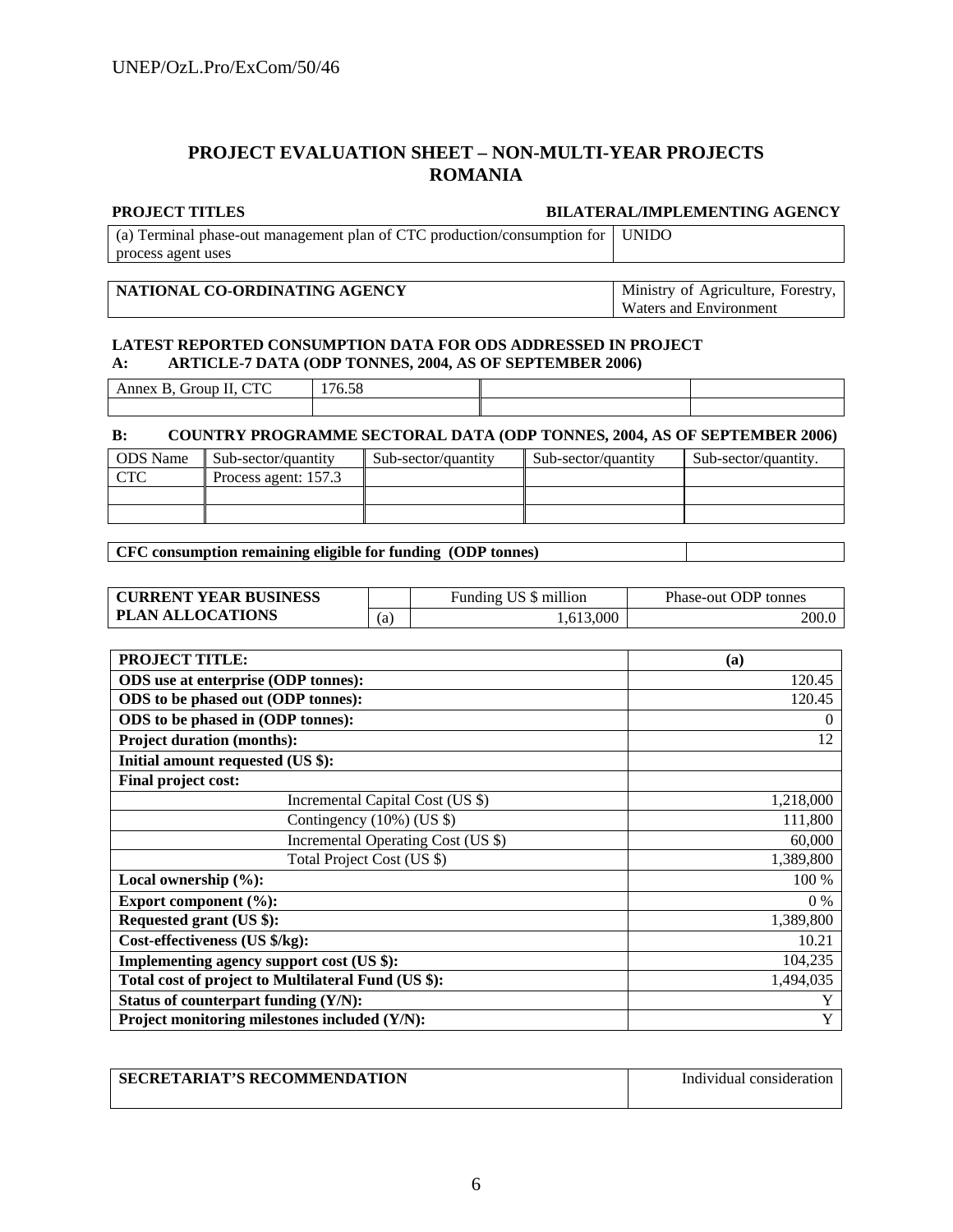#### **PROJECT DESCRIPTION**

14. On behalf of the Government of Romania, UNIDO has submitted a project entitled "Terminal phase-out management plan of CTC production/consumption for process agent uses" to phase-out the co-production and use of CTC as a process agent in the manufacture of di(ethylhexyl)-peroxydicarbonate (DEHPC), an intermediate chemical used in the manufacture of polyvinyl chloride (PVC) at Oltchim S.A. Funding of US \$1,389,800 is requested, plus support costs of US \$104,235 for UNIDO. The project will phase-out the last remaining coproduction and use of CTC as a process agent in Romania.

#### **Background**

15. The enterprise produces the CTC it needs as a by-product in the production of perchloroethylene (PER), a common non-ozone-depleting solvent. The CTC co-produced is used entirely as a process agent in the DEHPC production facility. The level of CTC coproduction in 2005 was 253 ODP tonnes of which 120.45 ODP tonnes were consumed in the DEHPC plant and the balance added to a stockpile for later use in the same process. UNIDO provided complete CTC production and stockpile quantities for the last ten years.

16. The enterprise plans to phase-out the co-production of CTC by implementing a proprietary process that will enable continued production of PER with CTC levels sufficiently low that the small amount produced can be fed back into the process. The first submission from UNIDO sought funding for this conversion. This request however was withdrawn following advice from the Fund Secretariat that Romania's production sector Agreement precluded further support from the Multilateral Fund for the phase-out of the production or co-production of CTC.

17. The enterprise also used to consume CTC as a process agent in the production of the herbicide 2,4-D. Production of 2,4-D was discontinued in 2003. The first submission from UNIDO sought compensation for closure of this production line. This request was also withdrawn. As quoted in the project document, the production facilities were closed because they were more than 30 years old, needed serious reconstruction and were not big enough to be economically compared with other producers.

18. The project indicates the pattern of CTC production and consumption for process agent use from 2005 until 2008 when the level of production will be zero. The proposed levels are indicated in the table below:

| <b>ODP</b> tonnes         | 2005   | 2006 | 2007 | 2008 |
|---------------------------|--------|------|------|------|
| CTC production for PA use | つよつ    |      | 187  |      |
| CTC PA consumption        | 120.45 |      | 187  |      |

### **The project**

19. Consequent to the above, the operative part of this project submission is a proposal to implement a revised process for the production of DEHPC that does not required the use of CTC. For the two stages of DEHPC production, the phase-out will be accomplished by employing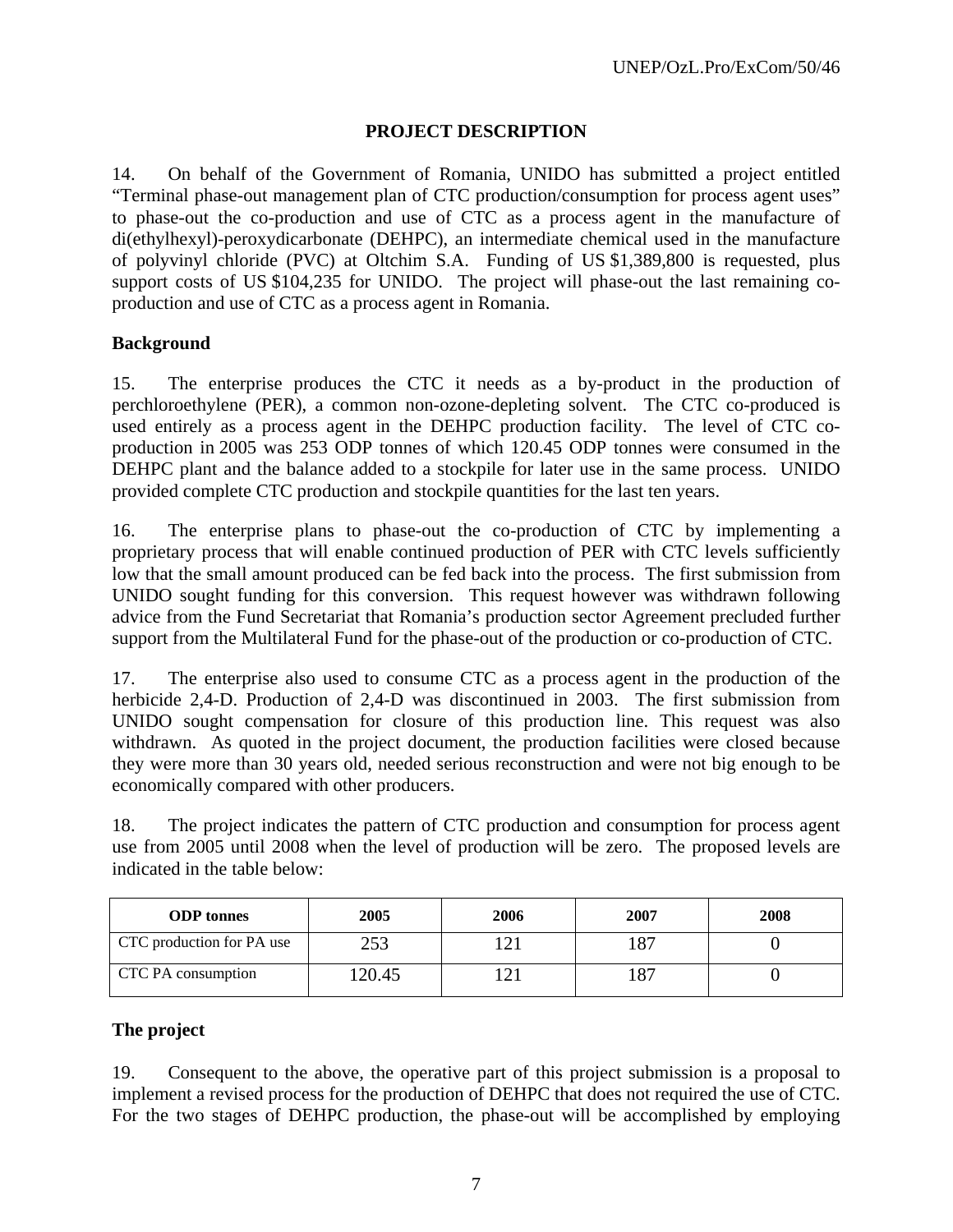alternative technology in the first stage that does not require a process agent and by changing the process agent in the second stage from CTC to the hydrocarbon isododecane.

20. In the first stage, the quantities of chemicals to be processed decrease because of the absence of the process agent. The temperatures and pressures at which the chemical reactions take place also change. These changed conditions require that some of the main components of the production line including the main reaction vessel, be replaced. However, the design has been chosen to maximise the use of other pieces of production equipment. The cost of the main equipment items for the first stage is US \$515,000.

21. In the second stage, the current "batch" process in which a fixed quantity of chemicals is processed in equipment of a certain size is to be replaced by a "continuous" process in which much smaller quantities of chemicals pass continuously through the production equipment under computer control. The continuous process is to be adopted on safety grounds in view of the increased fire hazard associated with the use of isododecane. The continuous process will also require the introduction of new process equipment. The cost of the equipment needed is US \$245,000. The computer control system for the continuous process will cost US \$64,000.

22. As well as major items of process equipment, conversion of any chemical process requires civil works and the provision of pipes, valves and electrical cables. The estimate for this equipment is US \$228,000. An itemised list appears in the project document.

23. Incremental operating costs of US \$60,000 for one year have been requested on the basis that the alternative solvent, isododecane, is approximately double the cost of CTC and electricity costs are higher to provide additional cooling for the second stage of the process. The project also makes provision for management and monitoring of the overall industrial rationalisation proposed in the submission and for imposition of quotas on current CTC production for process agent (PA) purposes for the two years until the project is completed. Costs of US \$100,000 are proposed for these activities.

## **SECRETARIAT'S COMMENTS AND RECOMMENDATION**

## **COMMENTS**

24. Following clarification between UNIDO and the Fund Secretariat that additional funding for CTC production phase-out in Romania was not eligible for funding and that compensation would not be sought for the closure in 2003 of the production line producing 2,4-D, the Fund Secretariat's review concentrated on establishing the incremental costs of the sub-project to phase-out CTC used in the production of DEHPC.

25. This is a new and highly specialised application. The Fund Secretariat obtained advice from an expert in process engineering, who confirmed that the process had a sound technical basis and that in general the equipment requested was essential for the conversion and did not constitute a technological upgrade. The Fund Secretariat then discussed a number of details of the requested costs including costs for testing and pilot production, the costs of the major reaction vessels, the baseline safety equipment currently available in the plant and the costs for ancilliary equipment and civil works and installation. On this basis a number of adjustments were made to the levels of capital costs requested. The incremental operating costs of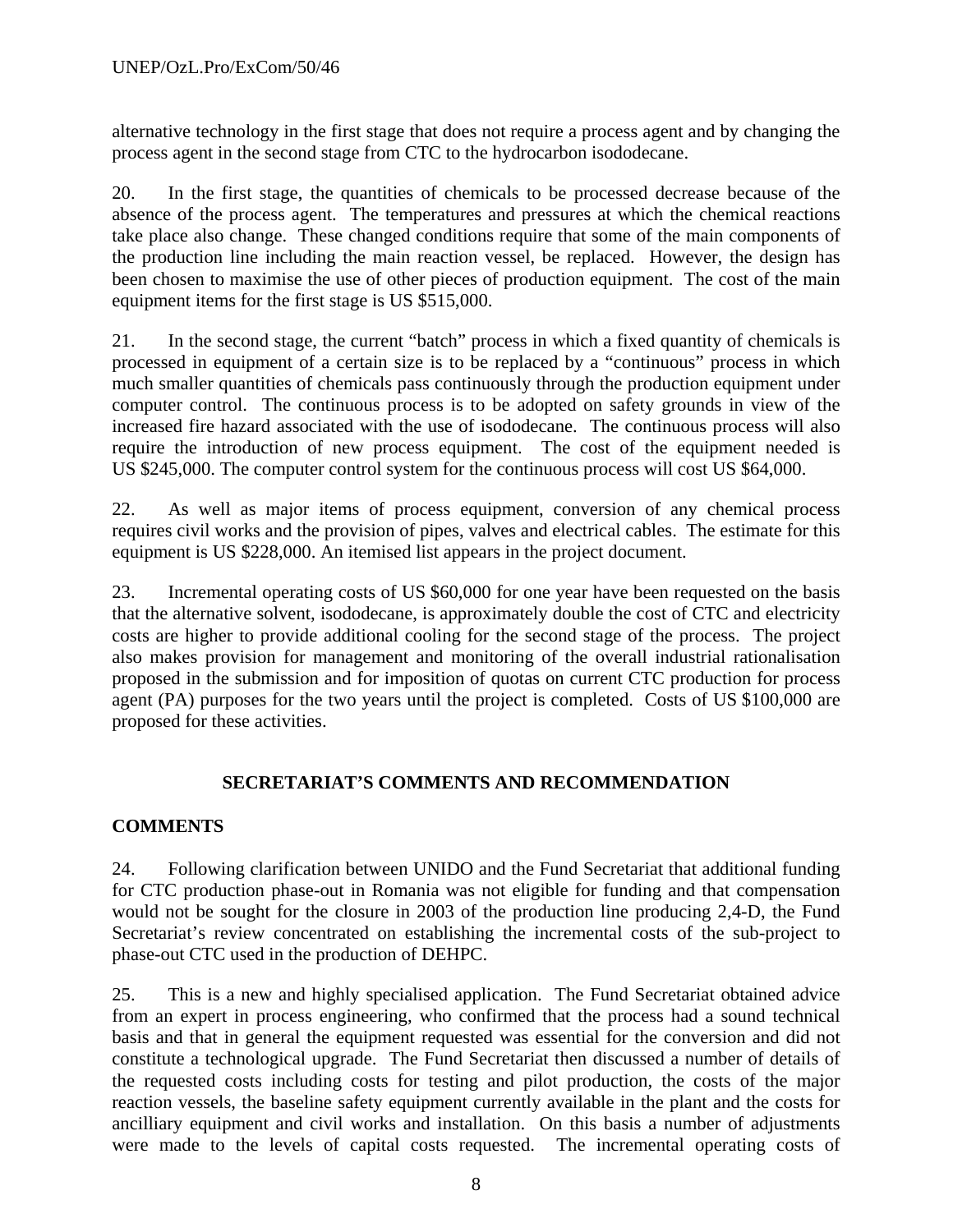US \$60,000 for one year were confirmed as requested, mainly on the basis of the additional cost of buying in the new solvent, compared to the availability and cost of the CTC co-produced in the plant.

26. The final cost of the DEHPC sub-project is US \$1,289,800. This amounts to a cost effectiveness of US \$10.7/kg, which is at the high end, but within the range of cost-effectiveness levels experienced in approved process agent projects.

27. While no costs were finally requested for the CTC production phase-out, management and monitoring costs of US \$100,000 were requested, since this represented the final phase-out of CTC production and use in Romania (process agent use is the only remaining activity). These costs remain in the project as recommended for approval to enable the Government of Romania to ensure that mechanisms are in place to monitor the achievement and maintenance of zero emissions and zero co-production.

28. Incremental costs of the project have been agreed between UNIDO and the Fund Secretariat. The project is being recommended for individual consideration in view of the linkage with the production sector Agreement for Romania as indicated below.

#### **Controlled uses and the agreement for the production sector**

29. The production of CTC for process agent purposes was not included in Romania's Article 7 data for 2004 (Romania's Article 7 data for 2005 had not been recorded by the Ozone Secretariat as having been reported as of the time of preparation of this document). At that time, the manufacture of DEHPC, for which the CTC was produced, was not an approved process agent application and the CTC production for this purpose was considered as feedstock. Approval of this application was forthcoming at the  $17<sup>th</sup>$  Meeting of the Parties in December 2005 by means of decision XVII/6, under which the DEHPC process was included in the amended Table A to decision X/14.

30. Under the Agreement for the production sector, Romania agreed to limit its production of CTC for controlled uses to 170 ODP tonnes in each of the years 2005-2007, after which the level will be zero. Since the Agreement was entered into prior to the inclusion of DEHPC production as a process agent application, the quantities of CTC produced for this use (253 ODP tonnes in 2005) were not included in the quantities controlled under the agreement. However, with the inclusion of the application in decision XVII/6, the term "controlled use" will now include the CTC quantities produced for, and consumed in this application until such time as the Executive Committee has agreed that emissions have been reduced to levels that are "reasonably achievable" as per the provisions of decision X/14 of the Parties.

31. At the 48<sup>th</sup> Meeting, the Executive Committee approved the Agreement for phase II of the CTC sector plan for China. In that Agreement the Executive Committee decided that the current levels of CTC emissions – prior to implementation of the phase-out and emissions reductions measures under the project – constituted levels that could be reasonably achieved in a cost effective manner, as per decision X/14. It would be consistent with this approach if a similar position were taken in relation to the proposed levels of production and consumption of CTC by Oltchim in the years 2006 and 2007, prior to implementation of the project and complete phase-out of CTC. These are the levels specified in the table reproduced in paragraph 5 above.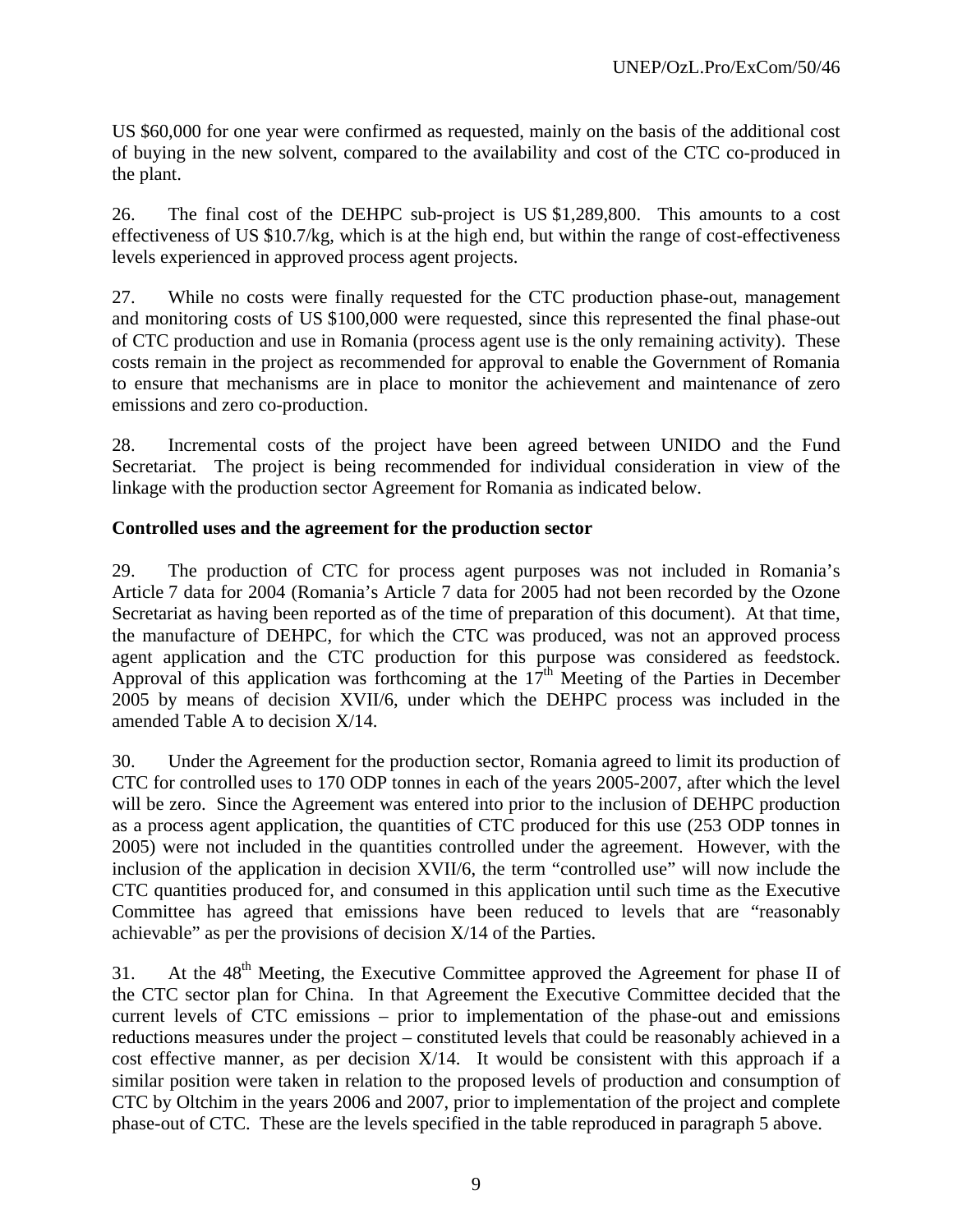#### **RECOMMENDATION**

- 32. The Fund Secretariat recommends that the Executive Committee consider:
	- (a) Approving the terminal phase-out management plan for CTC production/consumption for process agent uses in Romania at the cost indicated in the table below:

|     | <b>Project Title</b>                                                                       | <b>Project Funding</b><br>(US\$) | <b>Support Cost</b><br>(US\$) | Implementing<br>Agency |
|-----|--------------------------------------------------------------------------------------------|----------------------------------|-------------------------------|------------------------|
| (a) | Terminal phase-out management plan of CTC<br>production/consumption for process agent uses | 1,389,800                        | 104,235                       | UNIDO                  |

(b) Noting that the Government of Romania had agreed to limit its production and consumption of CTC for use as a process agent to the levels indicated in the table below:

| <b>ODP</b> Tonnes         | 2006 | 2007 | <b>2008 and Onwards</b> |
|---------------------------|------|------|-------------------------|
| CTC production for PA use |      |      |                         |
| CTC PA consumption        |      |      |                         |

- (c) Requesting UNIDO to include in its verification report on the production sector to the second meeting of the Executive Committee in 2007, 2008 and 2009, information about the levels of production and consumption of CTC for process agent applications in Romania containing independently audited confirmation of their consistency with the limits indicated in the above table; and
- (d) Requesting the Chair of the Executive Committee to write a letter to the Parties, through the Ozone Secretariat, stating that for the purposes of decision  $X/14(3)(b)$ of the Tenth Meeting of the Parties, the Executive Committee agreed that the emission levels of CTC from the process agent use set out in the above table met the criterion of being reasonably achievable in a cost-effective manner without undue abandonment of infrastructure. The letter should also state that the Executive Committee would report to the Parties in the years 2007 to 2009 in accordance with decision  $X/14(3)(b)$ , on whether Romania had met the agreed emission reduction targets.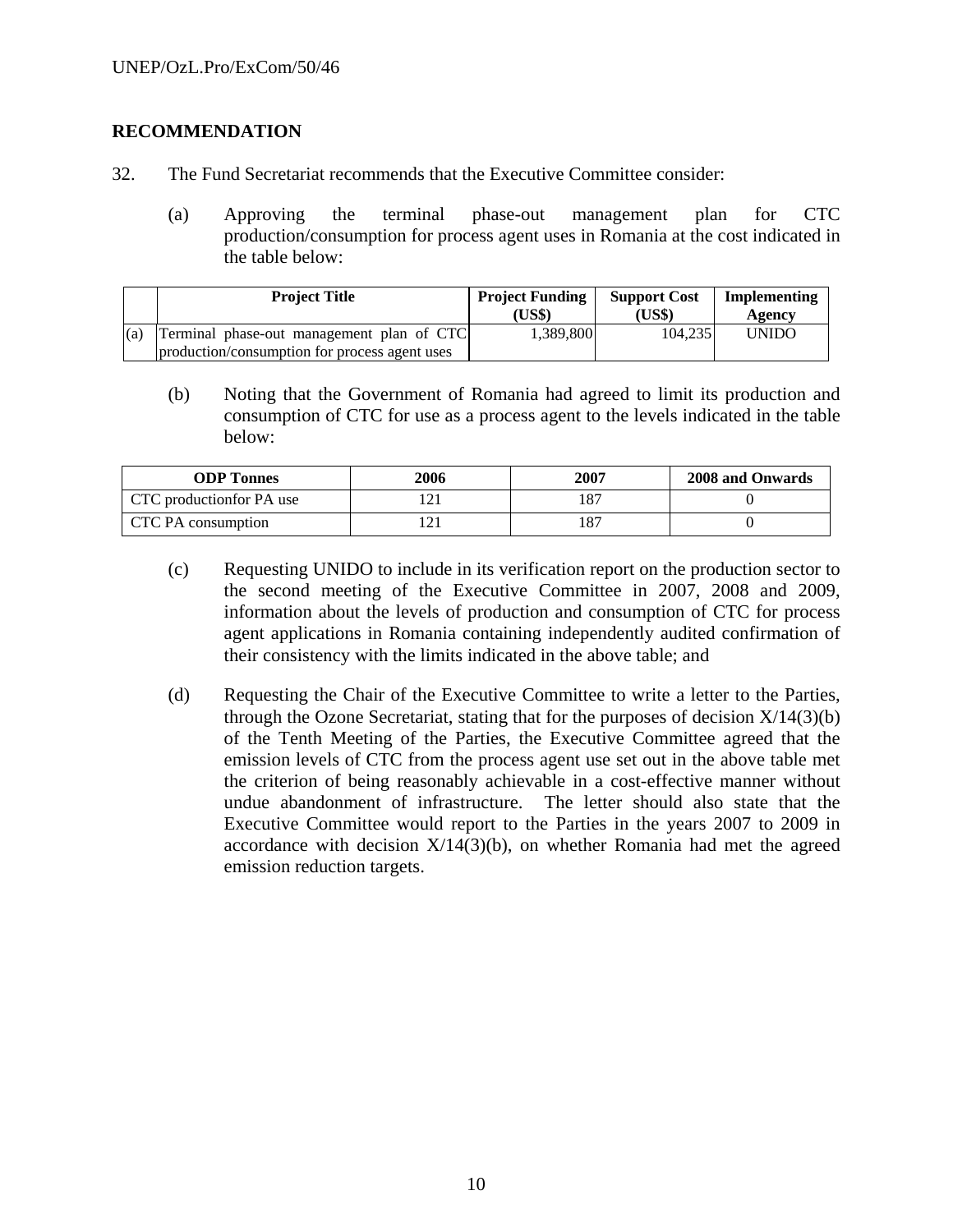### **SECTOR PLAN FOR PRODUCTION SECTOR (SECOND TRANCHE)**

#### **I. INTRODUCTION**

33. UNIDO is submitting to the  $50<sup>th</sup>$  Meeting of the Executive Committee the request, on behalf of the Government of Romania, for the approval of US \$900,000 plus US \$67,500 as support cost for the implementation of the 2006 annual work programme of the Agreement for the Romanian ODS production sector. The submission from UNIDO includes the 2006 annual work programme, the verification reports on the permanent closure and dismantling of the CFC production plant, the 2005 CTC production at Plant Oltchim, the 2005 CTC production at Plant Chimcomplex, and 2005 methyl bromide production at Plant Oradea. The work programme and the verification reports are not attached for reasons of economy but could be made available upon request.

#### **II. BACKGROUND**

34. At its  $47<sup>th</sup>$  Meeting in 2005, the Executive Committee approved the Agreement for the Romanian ODS production sector at an approved-in-principle funding level of US \$6.3 million. This would provide for the total permanent closure of all the production capacity and, where applicable, the co-production of the controlled substances in Group I Annex A and Group I Annex B (CFCs), Group II (carbon tetrachloride) and Group I Annex E (methyl bromide), dismantling of methyl bromide and CFC production facilities and/or development of capacity to produce alternatives to these ODSs.

35. The agreed level of funding would be paid according to the following schedule upon the submission by UNIDO and the approval by the Executive Committee of the independent verification report on the completion of agreed production decreases for the preceding year.

#### Table 1

| Year                                                                            | 2005  | 2006  | 2007  | 2008  | 2009           | 2010             | 2011     | 2012     | 2013     | 2014     | 2015         | <b>Total</b> |
|---------------------------------------------------------------------------------|-------|-------|-------|-------|----------------|------------------|----------|----------|----------|----------|--------------|--------------|
| Max. annual allowable production<br>of CTC for controlled uses*<br>(ODP tonnes) | 170.0 | 170.0 | 170.0 | 0.0   | 0.0            | 0.0 <sub>l</sub> |          |          |          |          |              |              |
| Max. annual allowable production<br>of methyl bromide (ODP tonnes)              | 5.0   | 0.0   | 0.0   | 0.0   | 0.0            | 0.0 <sub>1</sub> | 0.0      | 0.0      | 0.0      | 0.0      | 0.0          |              |
| Max. annual allowable production<br>of TCA (ODP tonnes)                         | 0.0   | 0.0   | 0.0   | 0.0   | 0.0            | 0.0 <sub>l</sub> | 0.0      | 0.0      | 0.0      | 0.0      | 0.0          |              |
| TOTAL MLF Grant (US \$'000)                                                     | 3,440 | 968   | 1,075 | 1,290 | $\overline{0}$ | $\overline{0}$   | $\Omega$ | $\Omega$ | $\Omega$ | $\Omega$ | $\Omega$     | 6,773        |
| Project cost (US \$'000)                                                        | 3,200 | 900   | 1,000 | 1,200 | $\overline{0}$ | $\overline{0}$   | $\Omega$ | $\Omega$ | $\Omega$ | $\Omega$ | $\mathbf{0}$ | 6,300        |
| Agency fees (US \$'000)                                                         | 240   | 67.5  | 75    | 90    | $\Omega$       | $\overline{0}$   | $\Omega$ | $\Omega$ | $\Omega$ | $\Omega$ | $\Omega$     | 472.5        |

#### **Production reduction targets and schedule of disbursement**

\* - except for the uses exempted by a Decision of the Parties to Montreal Protocol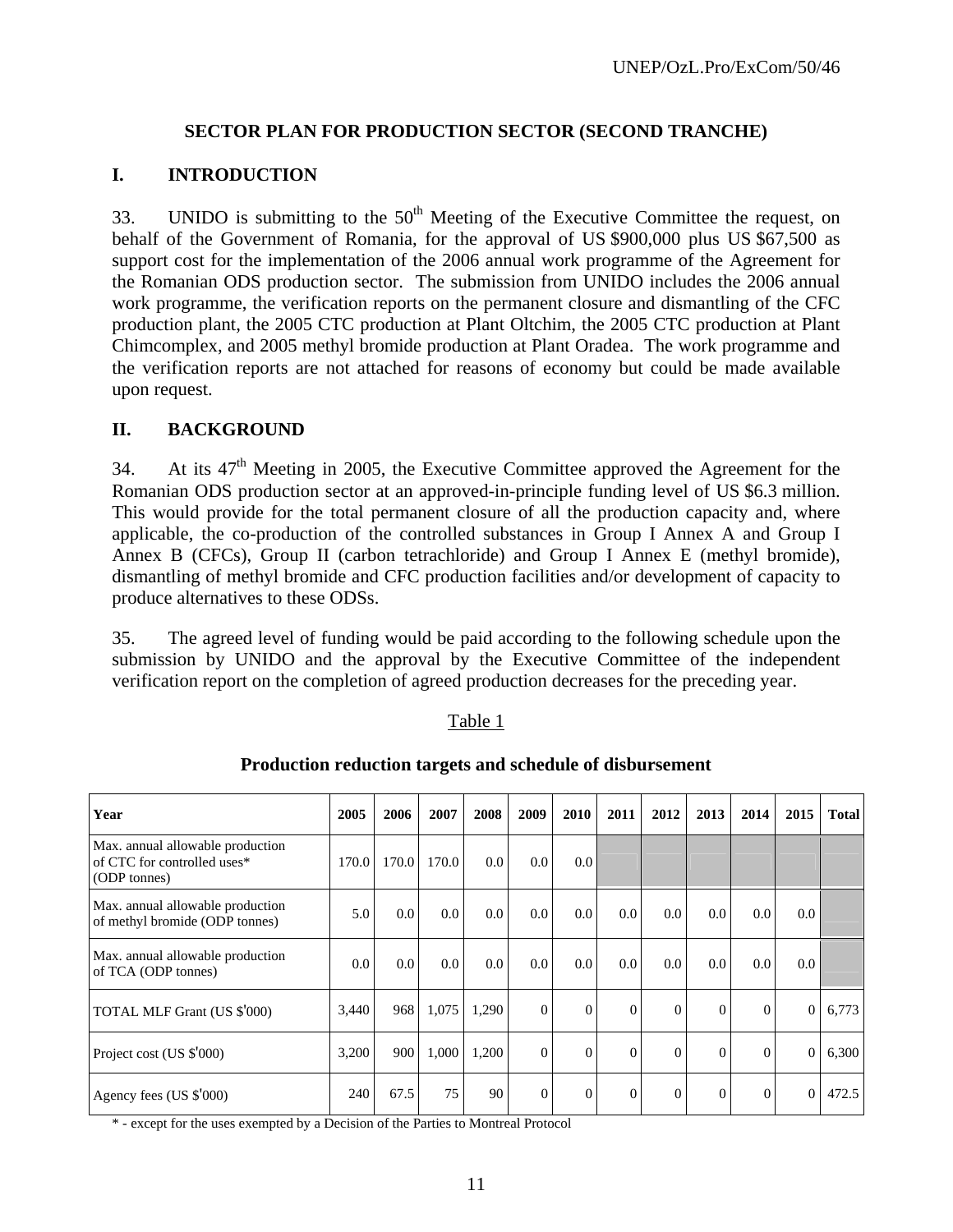### **ODS producing plants and production in Romania**

36. There are four plants producing CFCs, CTC, TCA and methyl bromide in the country, of which the CFC plant and the TCA production unit have been shut down and the two CTC production units and the methyl bromide plant are still active. The following table provides a profile of these producers as at the end of 2005.

| <b>Name</b>                         | <b>ODS</b> product   | Nominal annual<br>capacity                                | <b>Plant history</b>                                                   | <b>Status</b>                       |  |
|-------------------------------------|----------------------|-----------------------------------------------------------|------------------------------------------------------------------------|-------------------------------------|--|
| <b>BICAPA</b><br>TARNAVENI S.A.     | $CFC-11$<br>$CFC-12$ | 4,750 MT (total)<br>(CFC-12: 3,900 MT)<br>CFC-11: 850 MT) | Commissioned in 1989                                                   | Zero production.<br>Closed in 1995  |  |
| OLTCHIM S.A.                        | <b>CTC</b>           | 26,000 MT                                                 | Commissioned in 1974,<br>revamped in 1992                              | Active                              |  |
|                                     | <b>TCA</b>           | 2,800 MT                                                  | TCA Plant dismantled                                                   | Dismantled                          |  |
| <b>CHIMCOMPLEX</b><br>BORZESTI S.A. | CTC.<br>mixture      | MT<br>$300 - 320$<br>as<br>with<br>mixture<br>chloroform  | Commissioned in 1960                                                   | Active                              |  |
| SINTEZA S.A.                        | Methyl bromide       | 150 MT                                                    | Fist line commissioned in<br>1973, second line<br>commissioned in 1997 | Active. Closure<br>planned for 2006 |  |

| аріє |  |
|------|--|
|------|--|

## **III PROJECT DESCRIPTION**

### **Verification of the dismantling of the CFC plant and 2005 production of CTC and methyl bromide**

37. The verification was carried out in August 2006 by an Indian consulting firm, Ess Jay Consultants, which had been contracted by UNIDO for carrying out the verifications of the Mexican CFC plant. The team which consisted of a technical consultant and an accountant followed the same methodology in auditing the four plants, described as follows:

- (a) The plants completed the Questionnaire prepared by Ess Jay Consultants for data collection and returned it to the auditors prior to the site inspection;
- (b) During the site visit, the enterprise made available to the team of auditors the services of required managers and experts who answered all queries in an open and professional way. Access was provided to all premises of the Plant and to all documents, daily production logs, sales and financial records requested by the auditors for the purpose of the audit and validation of the data provided in the completed Questionnaire;
- (c) A tour of the Plant was done to clearly understand the operations and record keeping. The system of measurement for raw material receipts and issues, production, sales and closing stock was reviewed; and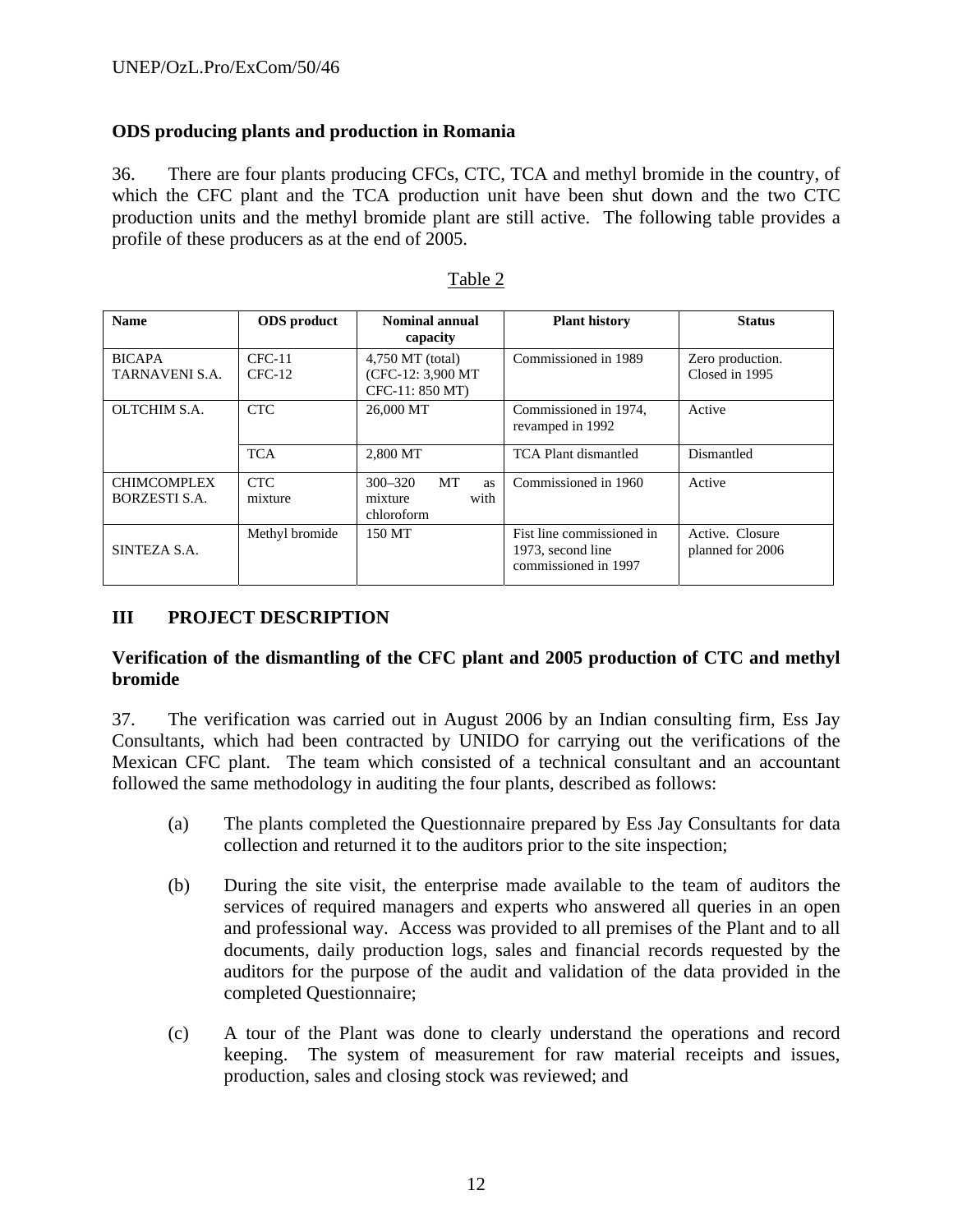- (d) The following operational and statutory records for the year 2005 were examined:
	- (i) Raw material purchase and issue records;
	- (ii) Daily production logs and production records;
	- (iii) Inventory level records;
	- (iv) Process parameters records;
	- (v) Stock register in value as per books of accounts for the year 2004 and 2005 to check the opening stock and also audited balance sheet for the year 2004 and 2005 for cross checking;
	- (vi) Stock transfer documents; and
	- (vii) Monthly value added tax (VAT) returns filed with revenue authority for claim of VAT, which gives the monthly purchase of raw materials and sales of finished goods.

#### Findings and conclusions at Bicapa, the CFC plant

38. The Bicapa plant stopped CFC production in 1995. The auditors reported that the plant, including the anhydrous hydrogen fluoride (AHF) unit, had been demolished as of April 2006 by the plant engineering team under contract. The UNIDO submission included photos of the plant before and after the demolition.

#### Findings and conclusions at Chimcomplex, the CTC plant

39. Chimcomplex is a diversified company which produces a variety of chemicals including caustic soda, chlorine and agrochemicals. The chloromethane plant was started in 1965 under license from the former USSR, and was primarily producing methylene chloride in a continuous process by reacting chlorine and methane gas. However the residue from the process was a mixture of chloroform and CTC which had to be separated in a batch operation. The residue contained about 30-40 per cent of CTC and the balance was a mixture of chloroform and chlorinated hydrocarbons.

40. To verify CTC production, the team determined that there was a production of 88 MT of mixture containing CTC during 2005 which was stored in two wagons. To determine the approximate content of CTC in the mixture, one wagon with 49 MT of mixture was analysed in the laboratory and found the CTC content to be 32.65 per cent (16 MT). The plant separately analysed the second wagon containing the balance of 39 MT of CTC mixture. CTC was reported at 31.07 per cent (12.09 MT). Thus the total quantity of CTC produced in 2005 was 28.09 MT (16+12.09) in the 88 MT mixture containing CTC produced in 2005.

41. There was no sale of CTC in 2005 and historical records of accounts showed that the sale price was low because it was an impure mixture of components and could not command the same price as a commercial grade product.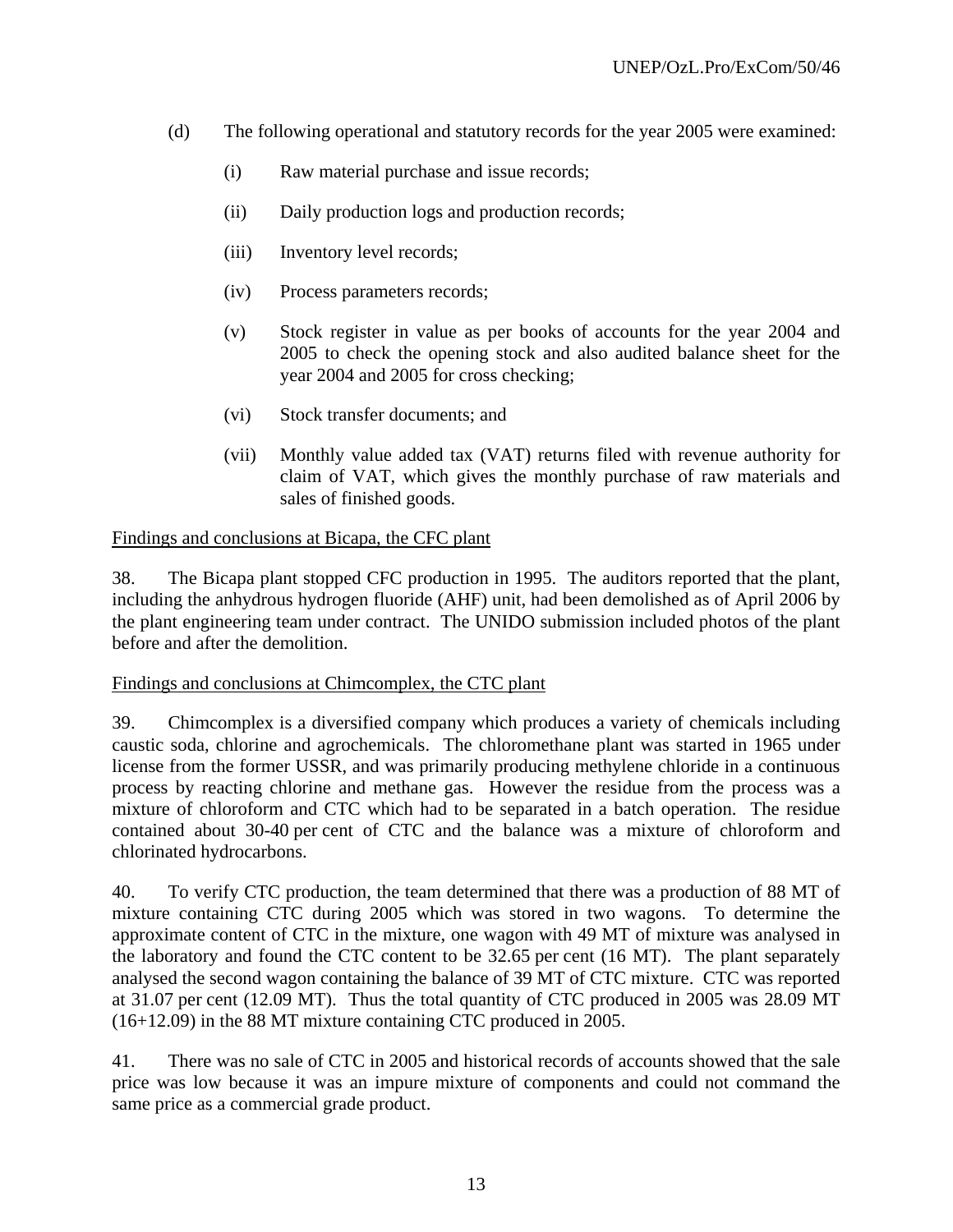42. The auditors found the record keeping and accounting of the company was not up to international standards, for instance the content of CTC was not accurately determined and recorded and the data available only provided a range. The auditors recommended that a procedure be established to improve the method of estimating the content of CTC in the mixtures stored in the wagons. The auditors also discovered from the records that 10 MT of CTC had been produced in December 2005. Although in the financial records it was accounted for in the May 2006 production, the management could not justify how this happened. The auditors recommended that there was a need to introduce some reconciliation procedure between storage and financial records.

43. The auditors concluded that Chimcomplex had produced a total of 88 MT of mixture of CTC and chloroform in 2005, of which 28.09 MT was CTC. The closing stock of CTC/chloroform mixtures at the end of 2005 was 322.7 MT.

### Findings and conclusions at Oltchim, the CTC plant

44. Oltchim produces CTC by reacting dichloropropane (DCP) and chlorine to form CTC and per-chloroethylene (PCE). The reaction is initiated with propylene, then removed and substituted with DCP. Oltchim produces both DCP and chlorine in-house. The company has significantly reduced the production of CTC from an average of 8,900 tonnes in 1998-2000, to 160 tonnes in 2004, and has shifted to the production of PCE. The company also produces diethylhexylperoxycarbonate (DEHPC) in which CTC is used a process agent.

45. Production levels were derived from observing the level of change in the tank, which was recorded as production for the shift. To validate CTC production, the production records for the month of October were taken as a sample to calculate the material balance of input and output for the CTC, PCE, DCP and HC1 products. The result of the exercise showed that a total of 230 MT of CTC was produced for the month. Verification of process parameters in the plant logbook was made to show that CTC production had been carried out only in October 2005 and a transfer of 9.2 MT of propylene was made for the production of CTC. This was verified from stock and financial records.

46. Production of CTC was cross-verified by the ratio of by-product HCl production, which was also generated in the production of PCE. Physical verification of CTC stock (136.75 tonnes) was done on 10 July and found to be matching with their records. Sample testing of CTC from the rail wagon was taken and testing was carried out at the laboratory.

47. The actual invoices raised in a month were accounted for as sales. Since no sales of CTC had been made and CTC was transferred as a process reagent, the auditors verified the CTC stock transfer for DEHPC production as per stock transfer records maintained by the company and found them to be in order. The CTC produced during the year was used only for production of DEHPC (internal use). No sales invoice was made for external sale.

48. The auditor concluded that the OLTCHIM plant in Romania produced 230 MT of CTC in 2005 and used 109.5 MT for the manufacture of DEHPC. The balance of CTC (213.69 MT including opening stock of 93.19 MT) was in stock at the plant.

49. The company had taken trials to produce zero CTC as final product and shown their desire to discontinue production of CTC as a final product. This was achieved through ratio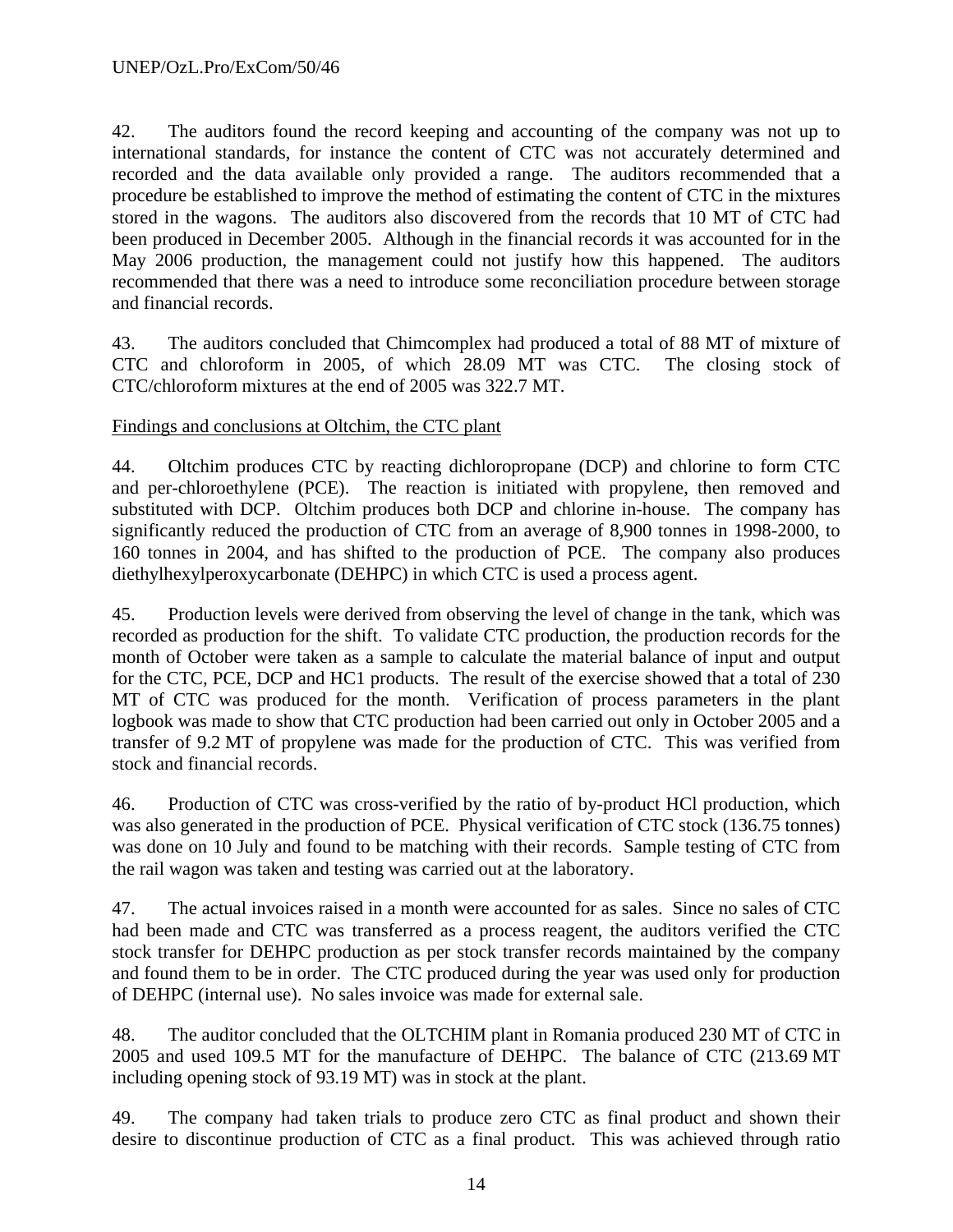variation of flow of raw material and process parameters. The auditors obtained a written confirmation from the Director General of OLTCHIM that they had ceased production of CTC for controlled uses.

#### **Findings and conclusions at Sinteza, the methyl bromide plant**

50. Sinteza went into the production of methyl bromide in 1973 and reacted methanol and sodium bromide in the presence of sulphuric acid at 45°c to produce methyl bromide. It had two reactors, each with an annual capacity of 75 MT for a batch process. All raw materials were procured from outside. The plant had not been in operation since January 2005 and management of the plant formally declared cessation of methyl bromide production in 2006.

51. The auditors asked for all records pertaining to production and accounts. It was evident that the plant had not been in operation for a long time (18 months). Thus the records generally maintained by an operating plant were not available. Verification was done by selection of all invoices and verifying their accounts in the sales register and TVA returns. As the plant had ceased production of methyl bromide, the only material movement was sales return and reselling of 2,849 MT methyl bromide which had been returned by two customers. All sales invoices and the stock record showing "NIL" metric tonnes of closing stock were examined. The closing stock of raw materials and finished goods were computed and verified based on data given and verified as per the stock records and the audited balance sheet of the company as of 31 December 2005.

52. The results of this audit showed that the Sinteza S.A. plant in Romania did not produce any methyl bromide in the period January 2005 to December 2005. The auditors obtained a written confirmation from the Director General of Sinteza S.A. that they had ceased production of methyl bromide.

#### **Proposed 2006 annual work programme**

53. The proposed 2006 annual work programme consists of two parts: part one on the progress achieved in the implementation of the 2005 annual work programme, and part two on the plan of action in 2006.

54. With regard to the targets in 2005, UNIDO reports that with a total production of 258 MT (283.90 ODP tonnes) of CTC, of which 109.5 MT (120.5 ODP tonnes) was used for the production of DEHPC in 2005 as verified by the auditors, the CTC production for controlled use in Romania was 148.5 MT (163.4 ODP tonnes) in 2005.

55. On policy measures undertaken, UNIDO reports the introduction by the Government of a production quota system in 2005-2006 and on-going work on finalization and enactment of regulations for control and ban of production and import of ODSs as of 1 January 2007.

56. On phase-out measures undertaken by the industry in 2005, UNIDO's submission reports the following:

(a) Bicapa is ensuring complete disposal of the CFC plant, which will be implemented in three steps, namely (i) dismantling the production facility; (ii) demolishing the building of the plants; and (iii) ecological treatment of the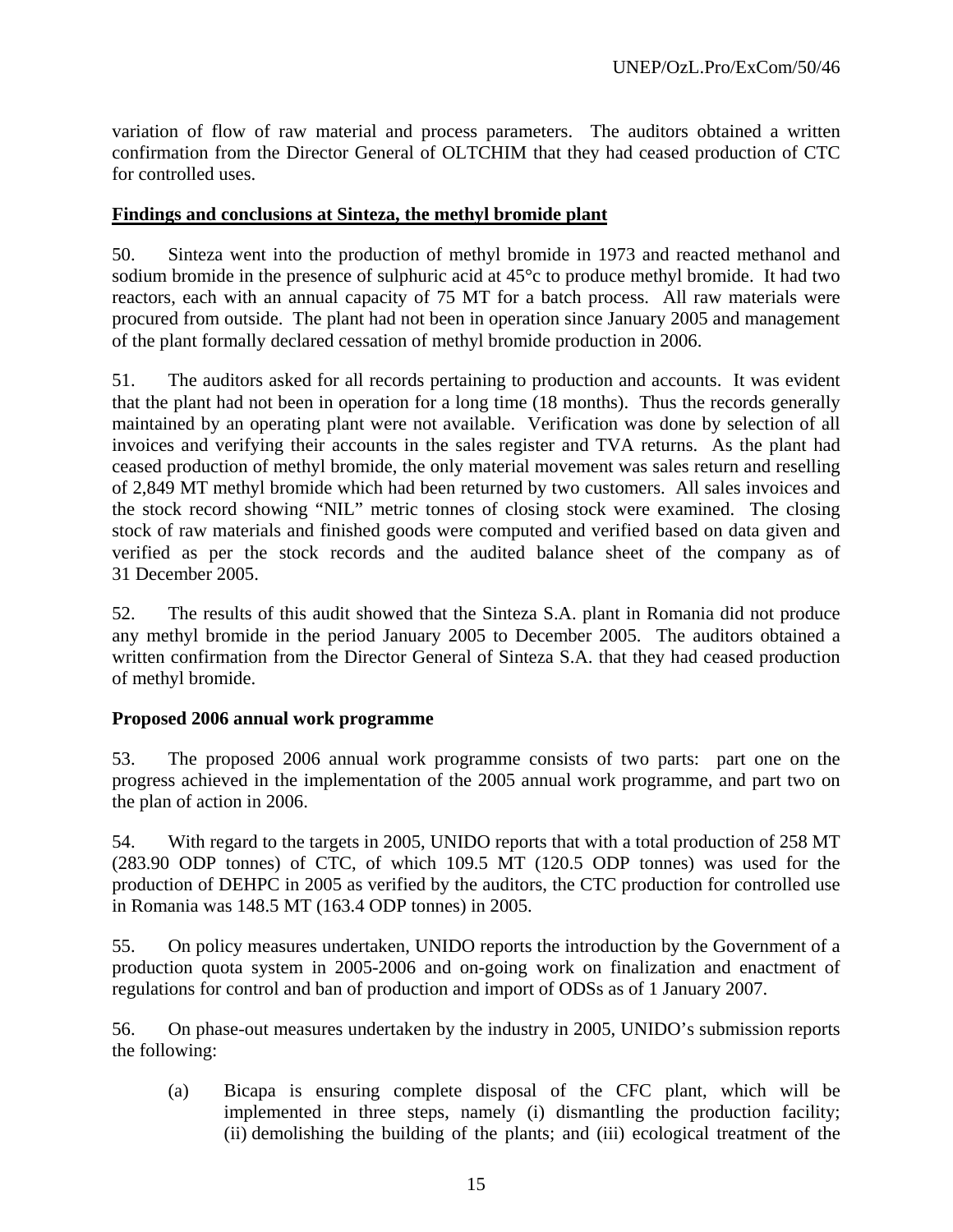land (simple neutralization of the soil contaminated with residual acids). The first step of the execution had already been completed and both of the CFC plants manufacturing AHF were already dismantled as of December 2005.

- (b) Oltchim has modified the process of CTC/PCE production from 2005 to produce only PCE, and the related technology was filed in the Romanian Patent Office in 2003.
- (c) Chimcomplex plans to modify the process of chloromethane production, which produces CTC as by-product of chlorinated methanes from 2006. The enterprise intends to convert the current methane route for the production of chlorinated methane (main products, methylene chloride, chloroform) to a methanol route to reduce the level of CTC co-produced. At the same time, the enterprise is working on installing an incinerator for CTC waste stored in a mixture with chlorinated methanes. According to the local regulation, the CTC containing substances are not allowed to be emitted to the atmosphere, and it is stocked in either railway wagons (eight wagons in total each with a capacity of 60 MT) or a 300 MT storage tank for the material returned from users. In total, more than 600 MT of a mixture containing 30 per cent of CTC is stored at the site.
- (d) Sinteza is in the process of dismantling the whole production facility by the end of 2006. An application to dismantle the plant was submitted to the county environment office for approval.

57. The submission reports the following disbursement from the funds approved at the  $47<sup>th</sup>$  Meeting.

| Fund disbursement,                                                                     | <b>Approved fund</b><br><b>US \$ '000</b> | <b>Expenditure</b><br><b>US \$ '000</b>    |  |  |
|----------------------------------------------------------------------------------------|-------------------------------------------|--------------------------------------------|--|--|
| <b>Total Funding from MLF</b>                                                          | 3,200                                     | 3,005<br>(93.9%                            |  |  |
| Compensation of Profit forgone for Oltchim, CTC<br>producer                            |                                           | 2,000                                      |  |  |
| Compensation of Profit forgone for Sinteza,<br>methyl bromide producer                 |                                           | 450                                        |  |  |
| Technical Assistance for Chimcomplex, CTC<br>producer                                  |                                           | 400                                        |  |  |
| Technical Assistance for Bicapa, CFC producer                                          |                                           | 200                                        |  |  |
| Technical assistance for the Government on<br>policy, monitoring, awareness and others |                                           | Contract with the NOU<br>under negotiation |  |  |
| Consultancy cost (including verification)                                              |                                           | 35                                         |  |  |

### Table 3

58. With regard to the work programme of 2006, UNIDO's submission proposes the annual targets as shown in the following table.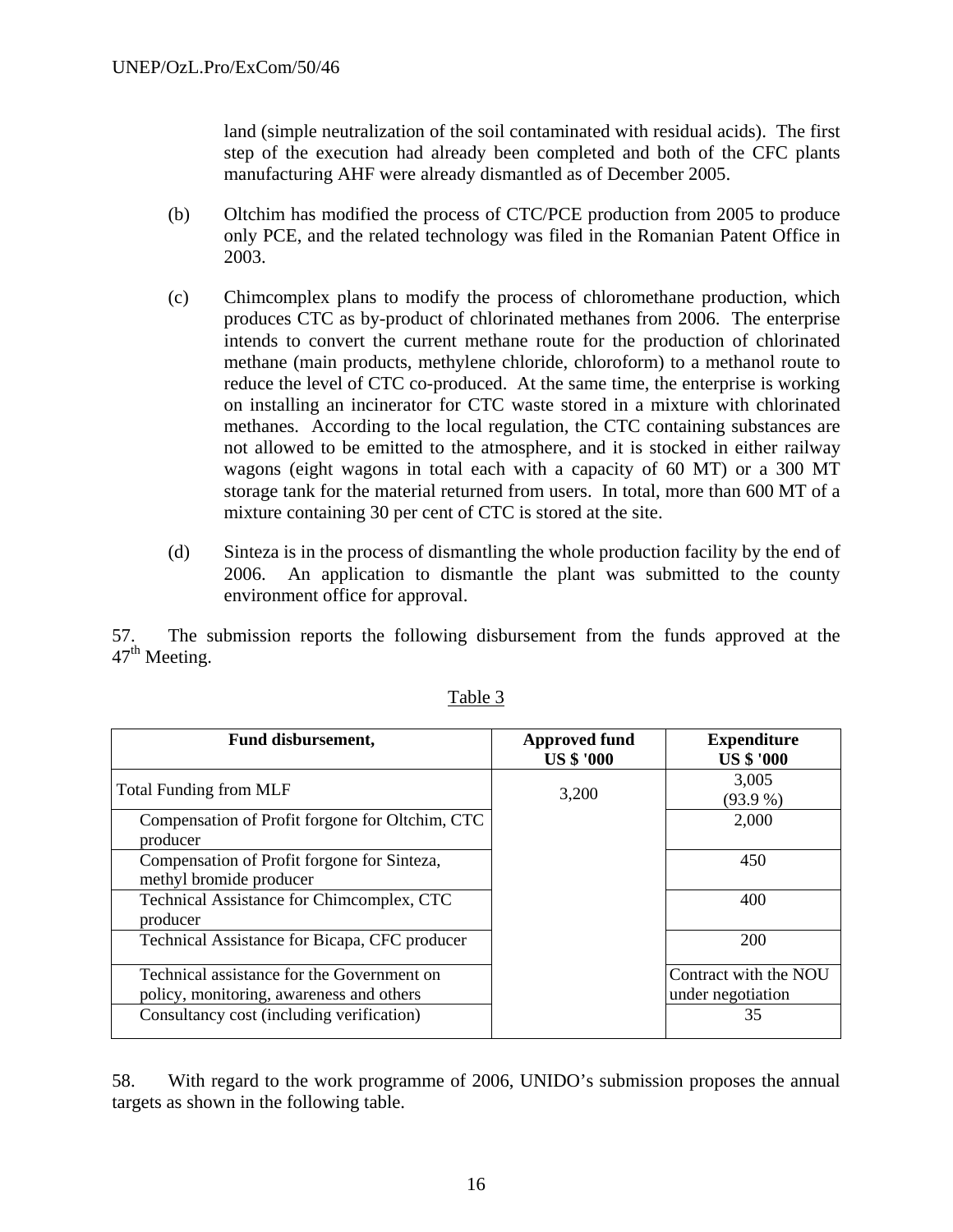#### Table 4

| <b>ODS</b>     | 2006 Target  |  |  |
|----------------|--------------|--|--|
|                | (ODP tonnes) |  |  |
| CFC            |              |  |  |
| <b>CTC</b>     | 170          |  |  |
| Methyl bromide |              |  |  |
|                |              |  |  |

- 59. In terms of activities to be implemented by the industries, the following are proposed:
	- (a) Bicapa to execute the complete disposal of the CFC plant;
	- (b) Oltchim to reduce CTC production only for process agent uses in line with the country's CTC emission reduction scheme from process agent uses;
	- (c) Chimcomplex to commence preparation to modify the process of chloromethane production; and
	- (d) Sinteza to conduct dismantling of the facility.

60. The Ministry of Environment and Water Management continues to be responsible for monitoring and managing the phase-out programme. The National Ozone Unit is to conduct the supervision of enterprises and verification of ODS production and phase-out activities. The existing policies will continue to be implemented while work continues to finalize regulations for the control and ban of production and import of ODSs as of 1 January 2007. A technical assistance programme which began in 2005 will continue in 2006 and includes a number of activities, covering public awareness, training, market survey of remaining demand of ODS, and an information system on ODS production, consumption and exports.

61. The US \$900,000 requested for 2006 is planned for the following activities with the proposed expenditure for each item.

| <b>Activity</b>                                                                        | <b>Budget</b><br><b>US \$ '000</b> |
|----------------------------------------------------------------------------------------|------------------------------------|
| <b>Total Funding from MLF</b>                                                          | 900                                |
| Compensation of Profit forgone for Oltchim, CTC producer                               | 300                                |
| Compensation of Profit forgone for Sinteza, methyl bromide<br>producer                 | 150                                |
| <b>Technical Assistance for Chimcomplex</b>                                            | 150                                |
| Technical Assistance for Bicapa, CFC producer                                          | 100                                |
| Technical assistance for the Government on policy, monitoring,<br>awareness and others | 150                                |
| Consultancy (including verification)                                                   | 50                                 |

#### Table 5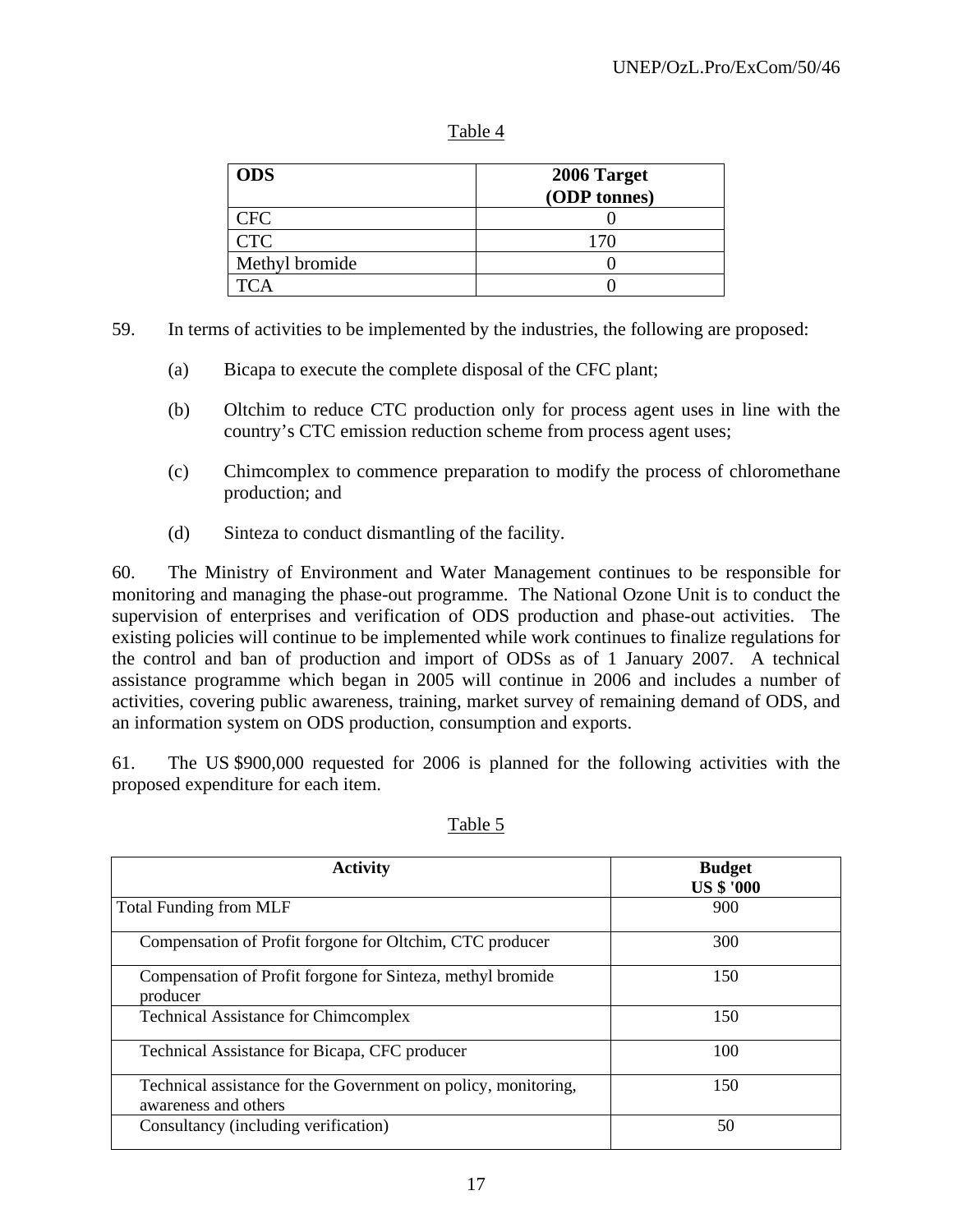## **IV. SECRETARIAT'S COMMENTS AND RECOMMENDATION**

#### **Comments**

#### The verification report of 2005 production

62. The verification report submitted by UNIDO follows the guidelines and standard format for verification of ODS production phase-out approved at the  $32<sup>nd</sup>$  Meeting of the Executive Committee. The team which carried out the verification is known for their experience in conducting similar exercises for UNIDO in Mexico.

63. The report and the evidence presented by the auditors on the dismantling and demolition of the CFC plant at Bicapa indicate that the unit will disappear completely and will not have any real chance of resuming CFC production which ceased in 1995.

64. The auditors concluded that the Oltchim plant in Romania had produced 230 MT of CTC in 2005 and used 109.5 MT for manufacture of DEHPC. Since decision XVII/7 of the Seventeenth Meeting of the Parties, which classified the application of DEHPC as a controlled use was taken in November 2005 and Oltchim produced its CTC in October 2005 as confirmed by the auditors, it would appear that the 109.5 MT of CTC used for DEHPC by the company could be considered as a feedstock use and exempted as controlled use for the year 2005. This is a similar situation as the second phase of the China sector plan for CTC considered at the 48<sup>th</sup> Meeting in regard to decision XVII/8. As a result the production of CTC at Oltchim for controlled use in 2005 was 120.5 MT.

65. The Secretariat shares the concern expressed by the auditors over the build-up of over 600 MT of mixtures of CTC/chloroform in wagons and tanks at the site of Chimcomplex and the recommendation that the plant should seriously explore the need to incinerate the mixtures. Since the plant plans to continue with the production of chloromethane products by switching to a different route, it is important to implement the recommendations of the auditors for setting up a more accurate control system for production and finance in line with applicable international standards.

66. The results of the verification show that Romania produced zero metric tonnes of CFC, TCA and methyl bromide in 2005, and complied with the targets in the Agreement. Romania produced a total of 283.90 ODP tonnes (258.09 MT) of CTC in the two CTC plants in Oltchim and Chimcomplex in 2005, however 109.5 MT was used for the production of DEHPC, a non-controlled CTC application in 2005. As a result, the CTC production for controlled use in 2005 would appear to be 148.5 MT, or 163.5 ODP tonnes, which was lower than the target of 170 ODP tonnes set in the Agreement for 2005.

#### The 2006 annual work programme

67. The proposed targets for 2006 are consistent with those in the Agreement and the plan of action is commensurate with accomplishing these targets. It is particularly important to monitor the ongoing work on developing and enacting the regulations for the control and ban of production and imports of ODSs by 1 January 2007.